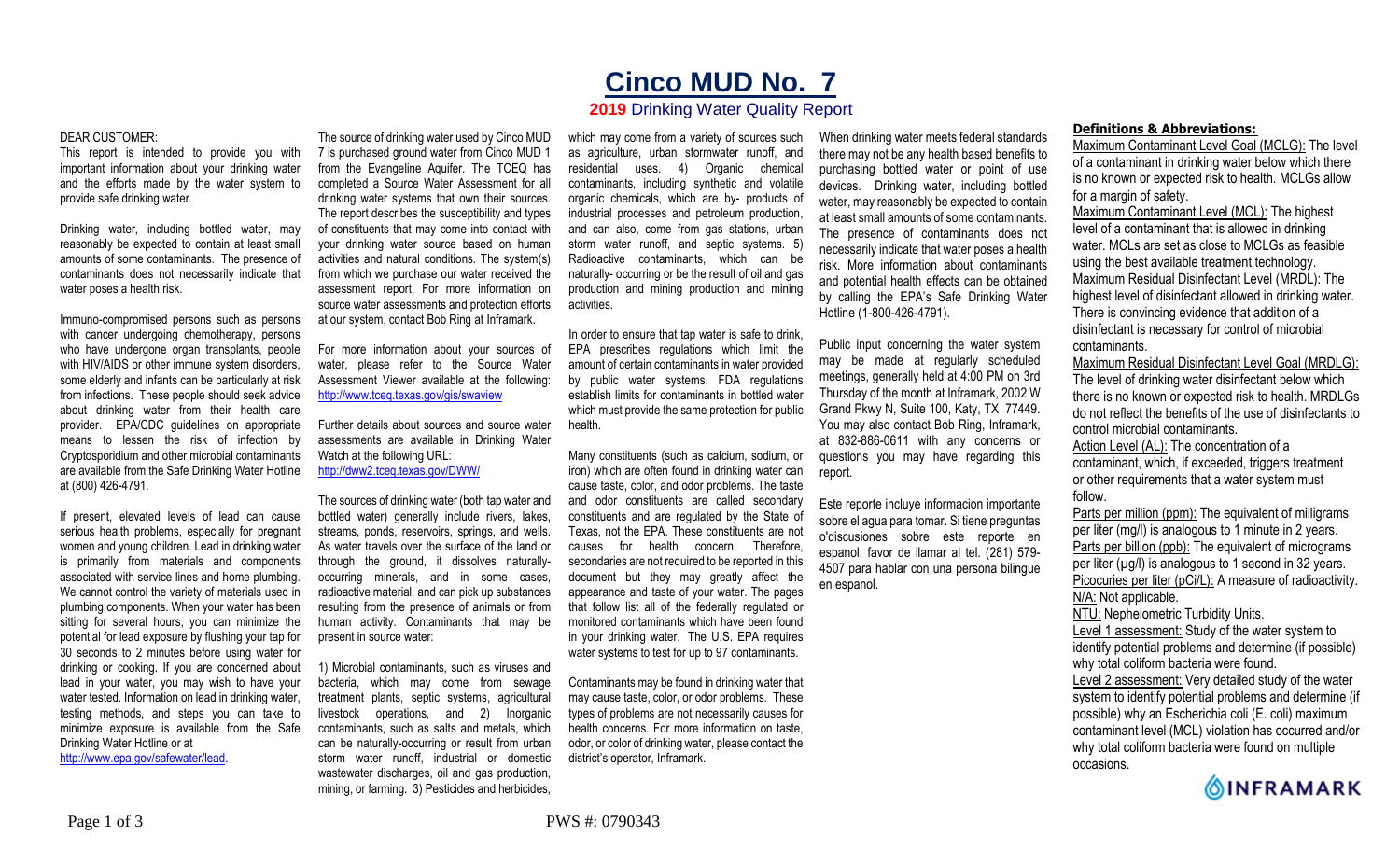| <b>Substance</b>                             | Unit<br>0f<br><b>Measure</b>               | Year | <b>MCL</b>                         | Average<br>Level<br><b>Detected</b>  | Minimum - Maximum<br>Level<br><b>Detected</b>            | <b>MCLG</b>  | $\ln$<br>Compliance | <b>Typical Sources</b>                                                                                     |
|----------------------------------------------|--------------------------------------------|------|------------------------------------|--------------------------------------|----------------------------------------------------------|--------------|---------------------|------------------------------------------------------------------------------------------------------------|
| <b>Disinfectant Byproducts</b>               |                                            |      |                                    |                                      |                                                          |              |                     |                                                                                                            |
| <b>Total Trihalomethanes</b>                 | ppb                                        | 2019 | 80                                 |                                      | $1 - 1$                                                  | 0            | <b>Yes</b>          | By-product of drinking water disinfection.                                                                 |
| <b>Substance</b>                             | <b>Unit</b><br><b>of</b><br><b>Measure</b> | Year | <b>MRDL</b>                        | Average<br>Level<br><b>Detected</b>  | Minimum - Maximum<br>Level<br><b>Detected</b>            | <b>MRDLG</b> | In.<br>Compliance   | <b>Typical Sources</b>                                                                                     |
| <b>Maximum Residual Disinfectant Level</b>   |                                            |      |                                    |                                      |                                                          |              |                     |                                                                                                            |
| <b>Chlorine Residual</b>                     | ppm                                        | 2019 | 4.0                                | $\overline{2}$                       | $1.75 - 2.8$                                             | 4.0          | Yes                 | Water additive used to control microbes.                                                                   |
| <b>Substance</b>                             | Unit<br>0f<br><b>Measure</b>               | Year | 90th<br><b>Percentile</b><br>Value | <b>EPA</b><br><b>Action</b><br>Level | Number of<br><b>Results above</b><br><b>Action Level</b> | <b>MCLG</b>  | $\ln$<br>Compliance | <b>Typical Sources</b>                                                                                     |
| Lead and Copper (Regulated at Customers Tap) |                                            |      |                                    |                                      |                                                          |              |                     |                                                                                                            |
| Lead                                         | ppb                                        | 2017 | $\mathbf 0$                        | 15                                   | $\mathbf 0$                                              | 0            | <b>Yes</b>          | Corrosion of household plumbing systems; erosion of natural deposits.                                      |
| Copper                                       | ppm                                        | 2017 | 0.25                               | 1.3                                  | $\mathbf 0$                                              | 1.3          | Yes                 | Corrosion of household plumbing systems, erosion of natural deposits; leaching from wood<br>preservatives. |